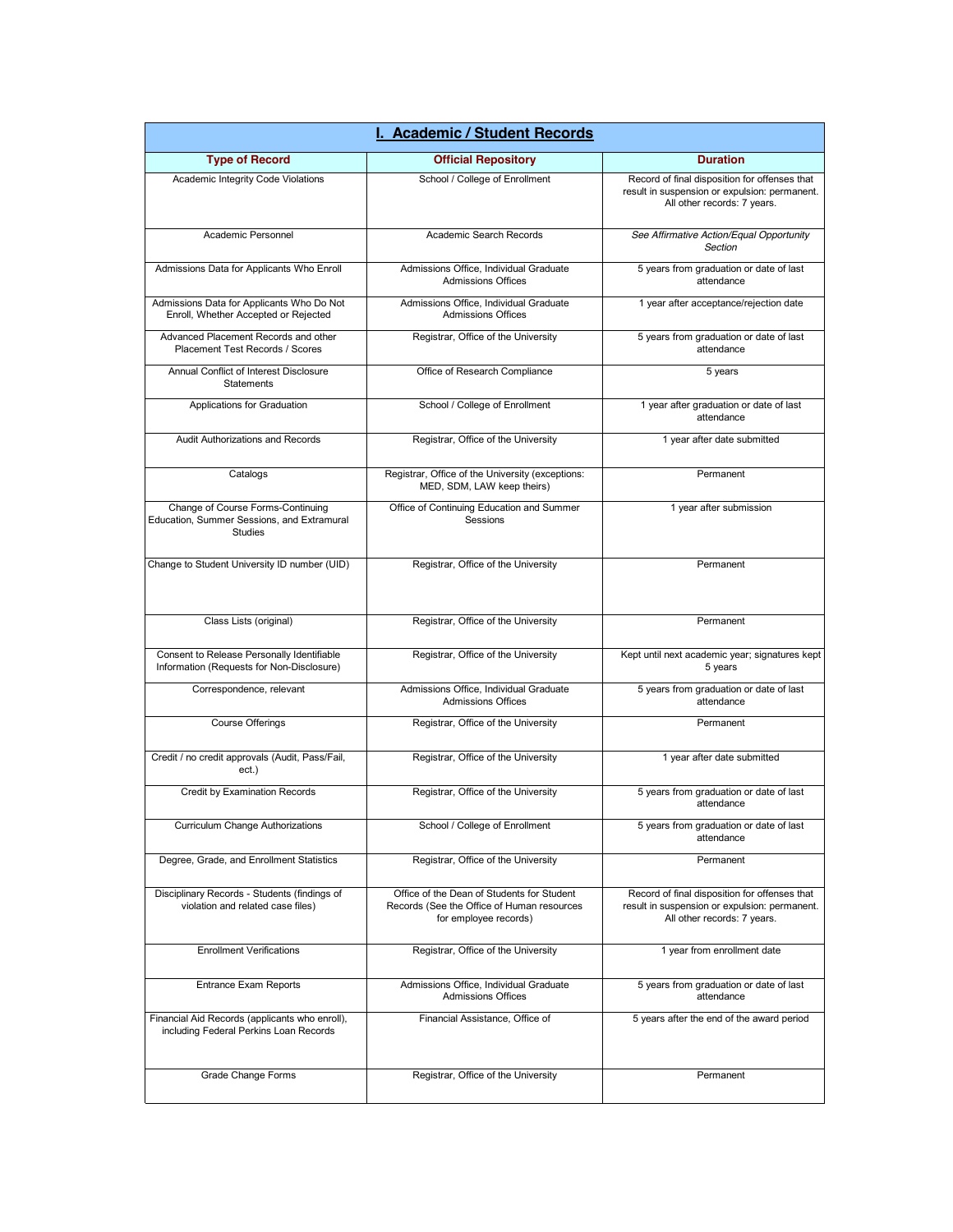| <b>Type of Record</b>                                                                      | <b>Official Repository</b>                                                     | <b>Duration</b>                                                                        |
|--------------------------------------------------------------------------------------------|--------------------------------------------------------------------------------|----------------------------------------------------------------------------------------|
| <b>Grade Sheets</b>                                                                        | Registrar, Office of the University                                            | Permanent                                                                              |
| Grade Books (Professors)                                                                   | School / College of Enrollment                                                 | 5 years                                                                                |
| <b>Graduation Lists</b>                                                                    | Registrar, Office of the University                                            | Permanent                                                                              |
| International Student Forms (visa<br>documentation, etc.)                                  | International Students and Scholars Office                                     | 5 Years                                                                                |
| Letters of Recommendation (enrolled<br>students)                                           | School / College of Enrollment                                                 | 5 years after graduation or date of last<br>attendance                                 |
| Name Changes                                                                               | Registrar, Office of the University                                            | 5 years after graduation or date of last<br>attendance                                 |
| Original Grade Sheets                                                                      | Registrar, Office of the University                                            | Permanent                                                                              |
| <b>Patient Medical Records</b>                                                             | <b>Student Health Services</b>                                                 | 20 years after final treatment                                                         |
| Personnel Files, Appointment Letters and<br>Forms                                          | See Human Resources Section                                                    |                                                                                        |
| Racial / Ethnic Statistics                                                                 | Office of Institutional Research                                               | Permanent                                                                              |
| Recruitment Materials (enrolled students)                                                  | School / College of Enrollment                                                 | 5 years after graduation or date of last<br>attendance                                 |
| Residency Certificates (enrolled students)                                                 | School / College of Enrollment                                                 | Until date of enrollment                                                               |
| Residency Change Documents (Non-resident<br>to Resident)                                   | <b>TBD</b>                                                                     | 5 years from graduation or date of last<br>attendance                                  |
| Schedule of Classes (institutional)                                                        | Registrar, Office of the University                                            | Permanent                                                                              |
| <b>Student Class Schedules</b>                                                             | Registrar, Office of the University                                            | 1 year from graduation date or date of last<br>attendance                              |
| Student Waivers for Right of Access (enrolled<br>students)                                 | Admissions Office, Individual Graduate<br><b>Admissions Offices</b>            | Until graduation or date of last attendance                                            |
| Suspensions and Dismissals                                                                 | School / College of Enrollment                                                 | 5 years from graduation or date of last<br>attendance                                  |
| <b>Tenure or Promotion Dossiers</b>                                                        | Office of the Provost                                                          | If action approved, 3 years; If tenure denied, 7<br>years from end of term appointment |
| Transcripts                                                                                | Registrar, Office of the University (exceptions:<br>MED, SDM, LAW keep theirs) | Permanent                                                                              |
| Transcripts - High School and Other College<br>(applicants who enroll)                     | School / College of Enrollment                                                 | 5 years from graduation or date of last<br>attendance                                  |
| <b>Transfer Credit Evaluations</b>                                                         | Registrar, Office of the University                                            | 5 years from graduation                                                                |
| Trustee Decisions Regarding Academic<br>Personnel and Designated Executives                | Office of the Trustees                                                         | Permanent                                                                              |
| <b>Veteran Administration Certifications</b>                                               | Registrar, Office of the University                                            | 5 years from graduation or date of last<br>attendance                                  |
| Withdrawal Authorizations/Leaves of Absence -<br>Graduate and Professional School Students | Graduate School/Professional School<br>Registrar                               | After graduation or date of last attendance                                            |
| Withdrawal Authorizations/Leaves of Absence -<br><b>Undergraduate Students</b>             | University Service Center for Undergraduate<br><b>Students</b>                 | 2 Years                                                                                |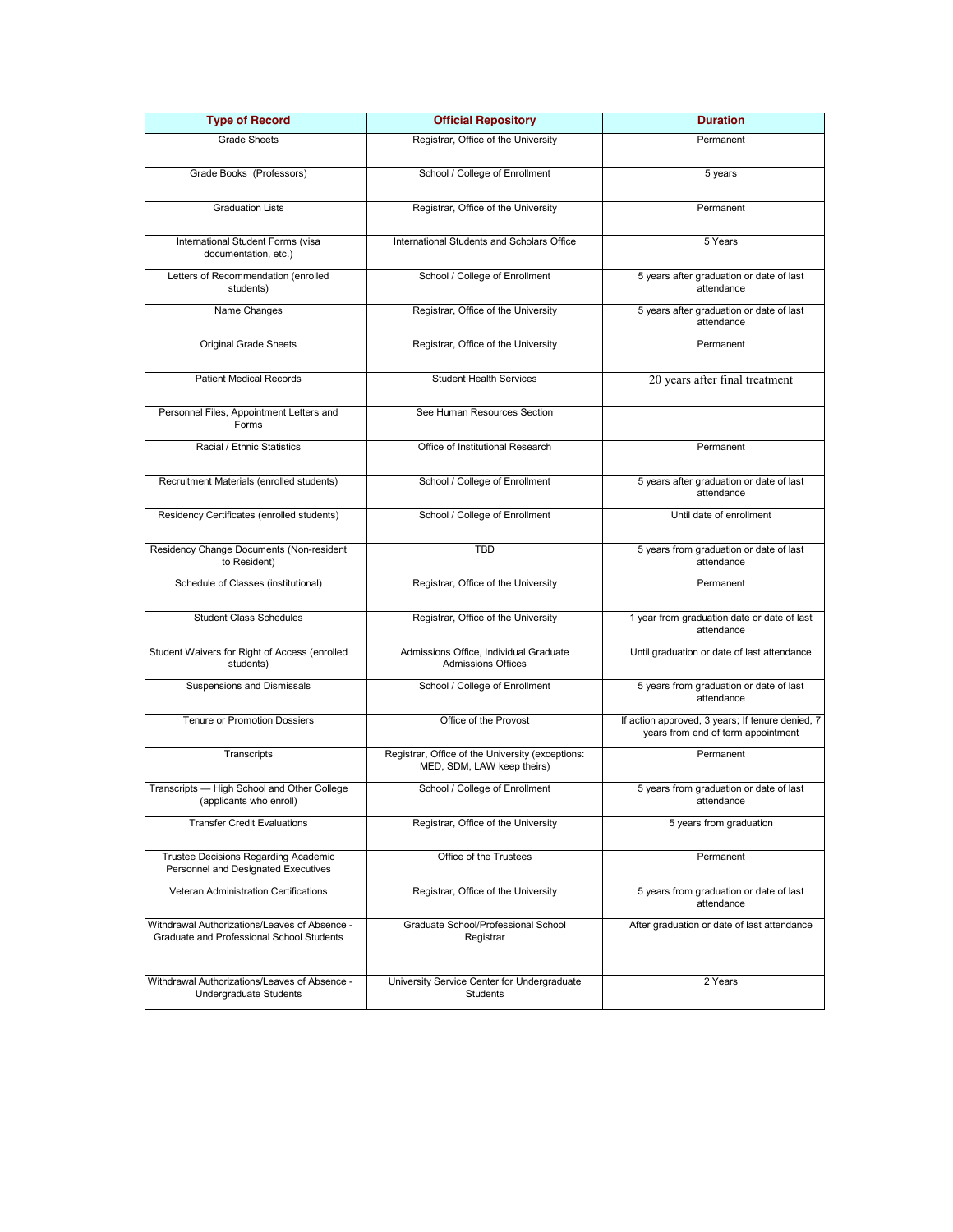| II. Accounting & Finance                                                                                                        |                                                                    |                                                                                                                               |
|---------------------------------------------------------------------------------------------------------------------------------|--------------------------------------------------------------------|-------------------------------------------------------------------------------------------------------------------------------|
| <b>Type of Record</b>                                                                                                           | <b>Official Repository</b>                                         | <b>Duration</b>                                                                                                               |
| Account Reconciliations (Balance Sheet)                                                                                         | Appropriate Department                                             | 7 Years                                                                                                                       |
| Accounts Payable Vouchers and Attachments                                                                                       | Accounts Payable Department                                        | 7Years                                                                                                                        |
| Accounts Receivable Statements, Centrally<br>Generated                                                                          | Miscellaneous Receivable                                           | 7 Years                                                                                                                       |
| Accounts Receivable Statements, Unit<br>Generated                                                                               | Appropriate Department                                             | 7 Years                                                                                                                       |
| Annual Conflict of Interest Disclosure<br><b>Statements</b>                                                                     | Office of the Trustees                                             | 7 years                                                                                                                       |
| Annual Financial Reports and Work Papers                                                                                        | <b>General Accounting</b>                                          | Permanent                                                                                                                     |
| Banking Records, Including Deposit and<br>Withdrawal Records, Bank Statements and<br>Reconciliation, Voided and Canceled checks | <b>General Accounting</b>                                          | 7 Years                                                                                                                       |
| <b>Billing Records</b>                                                                                                          | Appropriate Department                                             | 7 Years                                                                                                                       |
| <b>Capital Equipment Records</b>                                                                                                | <b>Financial Affairs</b>                                           | Life of Asset: records of equipment purchased<br>on federal funds must be retained for three<br>vears after final disposition |
| Cash Receipts                                                                                                                   | University Cashier                                                 | 7 Years                                                                                                                       |
| <b>Depreciation Records</b>                                                                                                     | <b>General Accounting</b>                                          | Life of Asset                                                                                                                 |
| <b>Effort Certifications</b>                                                                                                    | Office of Sponsored Programs; Office of<br>Research Administration | 7 Years                                                                                                                       |
| <b>Indirect Cost Rate Calculations</b>                                                                                          | Office of Sponsored Programs; Office of<br>Research Administration | 7 Years                                                                                                                       |
| Inventories                                                                                                                     | <b>Property Management</b>                                         | Life of Asset                                                                                                                 |
| Journal Entries                                                                                                                 | <b>General Accounting</b>                                          | 7 Years                                                                                                                       |
| New Account Records and Back-up<br>Documentation                                                                                | <b>General Accounting</b>                                          | 7 years after account closing                                                                                                 |
| Procurement Card Charge Documentation                                                                                           | Departmental P-Card Administrator                                  | 7 Years                                                                                                                       |
| <b>Travel Reimbursements and Attachments</b>                                                                                    | Accounts Payable Department                                        | 7 Years                                                                                                                       |
| University Audit Work Papers                                                                                                    | <b>Internal Audit</b>                                              | 7 Years                                                                                                                       |

| <b>III. Alumni Affairs &amp; Development</b> |                              |                 |
|----------------------------------------------|------------------------------|-----------------|
| <b>Type of Record</b>                        | <b>Official Repository</b>   | <b>Duration</b> |
| Alumni Records                               | Development; Gifts & Records | Permanent       |
| <b>Gift Records</b>                          | Development; Gifts & Records | 7 years         |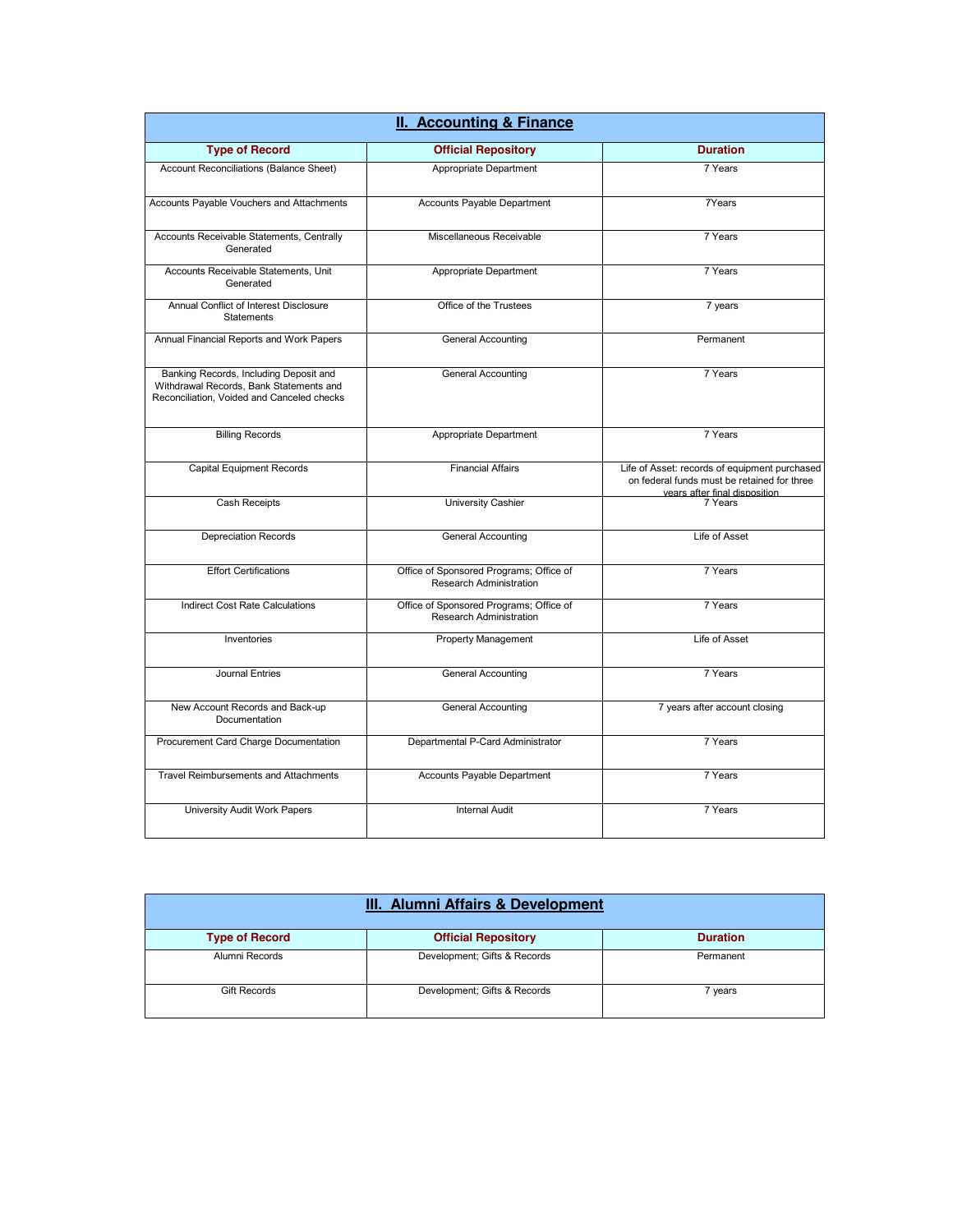| <b>Type of Record</b>                                                           | <b>Official Repository</b>     | <b>Duration</b> |
|---------------------------------------------------------------------------------|--------------------------------|-----------------|
| Original Gift Letter Agreements, All others                                     | General Accounting/Development | Permanent       |
| Planned Gifts (trusts, life income, agreements,<br>annuities) Real Estate Gifts | Development; Gifts & Records   | Permanent       |

| <b>IV. Construction and Facilities Management</b> |                                    |                 |
|---------------------------------------------------|------------------------------------|-----------------|
| <b>Type of Record</b>                             | <b>Official Repository</b>         | <b>Duration</b> |
| As-built Drawings                                 | Facilities Management and Planning | Permanent       |
| <b>Contracts and Agreements</b>                   | Facilities Management and Planning | 14 years        |
| Records of repairs                                | Facilities Management and Planning | 7 years         |

| <b>V. Corporate Records</b>     |                            |                 |
|---------------------------------|----------------------------|-----------------|
| <b>Type of Record</b>           | <b>Official Repository</b> | <b>Duration</b> |
| <b>Accreditation Records</b>    | Office of the President    | Permanent       |
| Articles of Incorporation       | Office of the Trustees     | Permanent       |
| <b>Board of Trustee Minutes</b> | Office of the Trustees     | Permanent       |
| <b>Bylaws</b>                   | Office of the Trustees     | Permanent       |
| Charter                         | Office of the Trustees     | Permanent       |

| <b>VI. Equal Opportunity / Affirmative Action</b>                                       |                                                 |                                  |
|-----------------------------------------------------------------------------------------|-------------------------------------------------|----------------------------------|
| <b>Type of Record</b>                                                                   | <b>Official Repository</b>                      | <b>Duration</b>                  |
| <b>Affirmative Action Plans</b>                                                         | Human Resources/Office of Equal Opportunity     | 7 Years                          |
| Federal and State Required Statistics and<br>Reports                                    | Human Resources                                 | 7 Years                          |
| Non-Academic Search Materials and<br>Documents Supporting Hiring Selection<br>Decisions | Appropriate Department                          | 3 years from date of appointment |
| Academic Search Materials and Documents<br>Supporting Hiring Selection Decisions        | Appropriate Department                          | 3 years from date of appointment |
| Complaints of Unlawful Discrimination and<br>Harassment                                 | Human Resources/ Office of Equal<br>Opportunity | Permanent                        |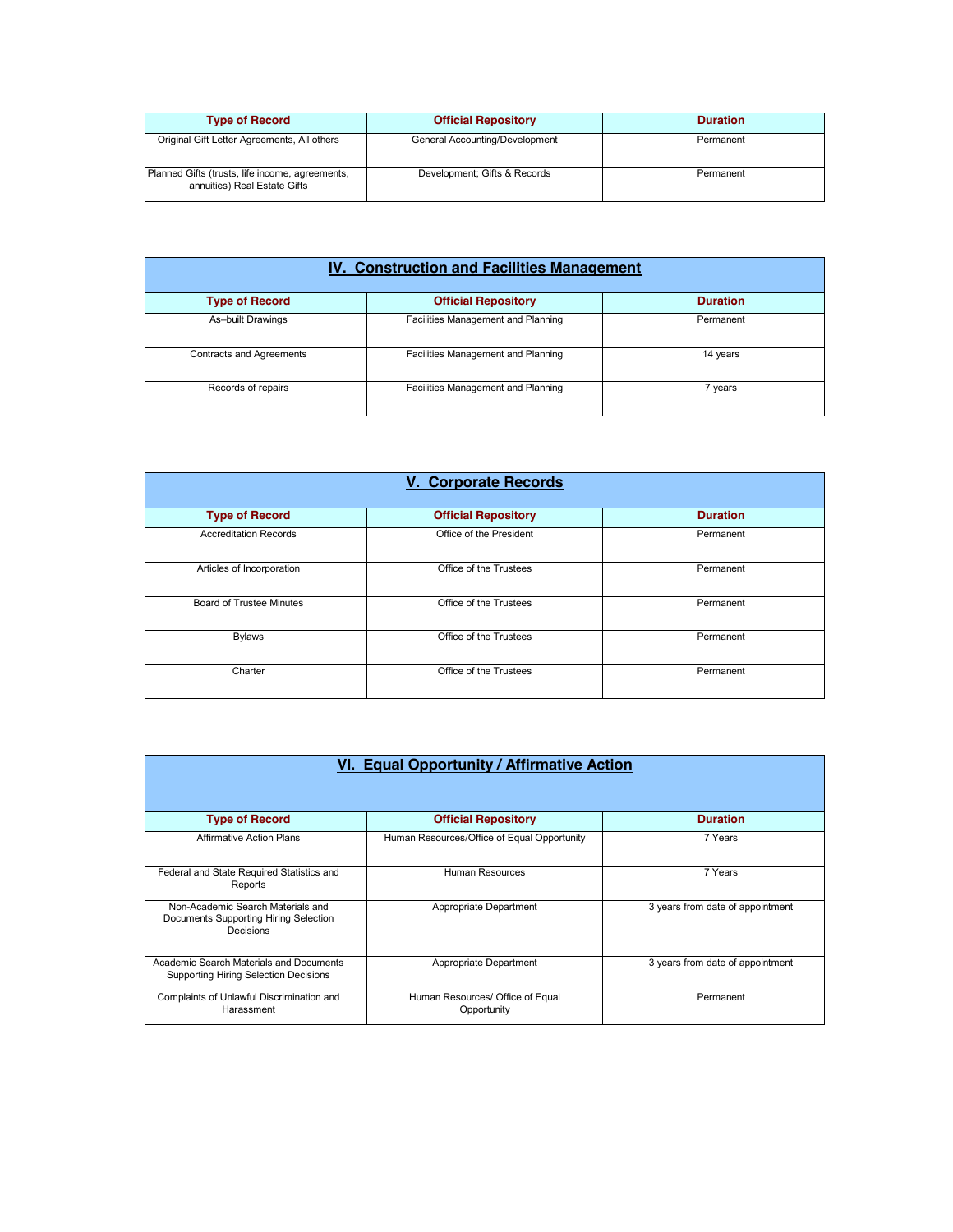| <b>VII. Human Resources</b>                                                                                                                                                      |                                |                                                                                      |
|----------------------------------------------------------------------------------------------------------------------------------------------------------------------------------|--------------------------------|--------------------------------------------------------------------------------------|
| <b>Type of Record</b>                                                                                                                                                            | <b>Official Repository</b>     | <b>Duration</b>                                                                      |
| Certificates of Insurance, Indemnification<br>agreements, Contracts and Insurance Policies<br>for Benefits                                                                       | Human Resources                | Permanent                                                                            |
| Deceased Employee Claims                                                                                                                                                         | Human Resources                | 7 years after date of death                                                          |
| Employee Personnel Files, Non-Faculty<br>(including application, resume,<br>appointment/salary forms, benefits enrollment<br>and application forms, beneficiary<br>designations) | <b>Human Resources</b>         | 7 years after separation                                                             |
| Faculty Benefits Applications and Paperwork,<br>including Long-Term Disability Forms                                                                                             | Human Resources                | 7 years after separation                                                             |
| Faculty Personnel Files (including hire<br>paperwork, salary records, status changes,<br>tenure/promotion, retirement/termination, and<br>appointment recommendations)           | School / College of Enrollment | 7 years after separation                                                             |
| Faculty and Staff Benefits Handbook                                                                                                                                              | Human Resources                | Permanent                                                                            |
| Federal Reporting Requirements: Welfare<br>Benefits and other Fringe Benefit Plans (i.e.,<br>$5500-s$                                                                            | Human Resources                | Permanent                                                                            |
| Files for Disabled Employees                                                                                                                                                     | Human Resources                | 7 years after benefits end                                                           |
| I-9 Forms (Faculty and Staff)                                                                                                                                                    | Human Resources                | 3 Years, or 1 year after separation (whichever<br>is greater)                        |
| I-9 Forms (Students)                                                                                                                                                             | Human Resources                | 3 Years after employment date, or 1 year after<br>termination (whichever is greater) |
| Individual Contracts of Employment                                                                                                                                               | <b>Human Resources</b>         | 7 years after separation                                                             |
| Occupational Injury or Illness, Records<br>Relating to employment                                                                                                                | Human Resources                | 5 Years                                                                              |
| <b>Patient Medical Records</b>                                                                                                                                                   | Occupational Health Center     | 20 years after final treatment                                                       |
| Performance Appraisals                                                                                                                                                           | Human Resources                | 7 years after separation                                                             |
| <b>Personnel Files for Retirees</b>                                                                                                                                              | Human Resources                | Permanent                                                                            |
| Records Covered Under HIPAA                                                                                                                                                      | Human Resources                | 7 years after employee's termination                                                 |
| Search Committee Records, including<br>employment applications, resumes, and all<br>applicant search materials                                                                   | Human Resources                | 7 Years                                                                              |
| Severance Agreements                                                                                                                                                             | <b>Human Resources</b>         | 7 years after expiration                                                             |
| Union Agreements                                                                                                                                                                 | Human Resources                | Permanent                                                                            |
| Workers' Compensation Claims and Insurance<br>Policies                                                                                                                           | Human Resources                | 18 Years                                                                             |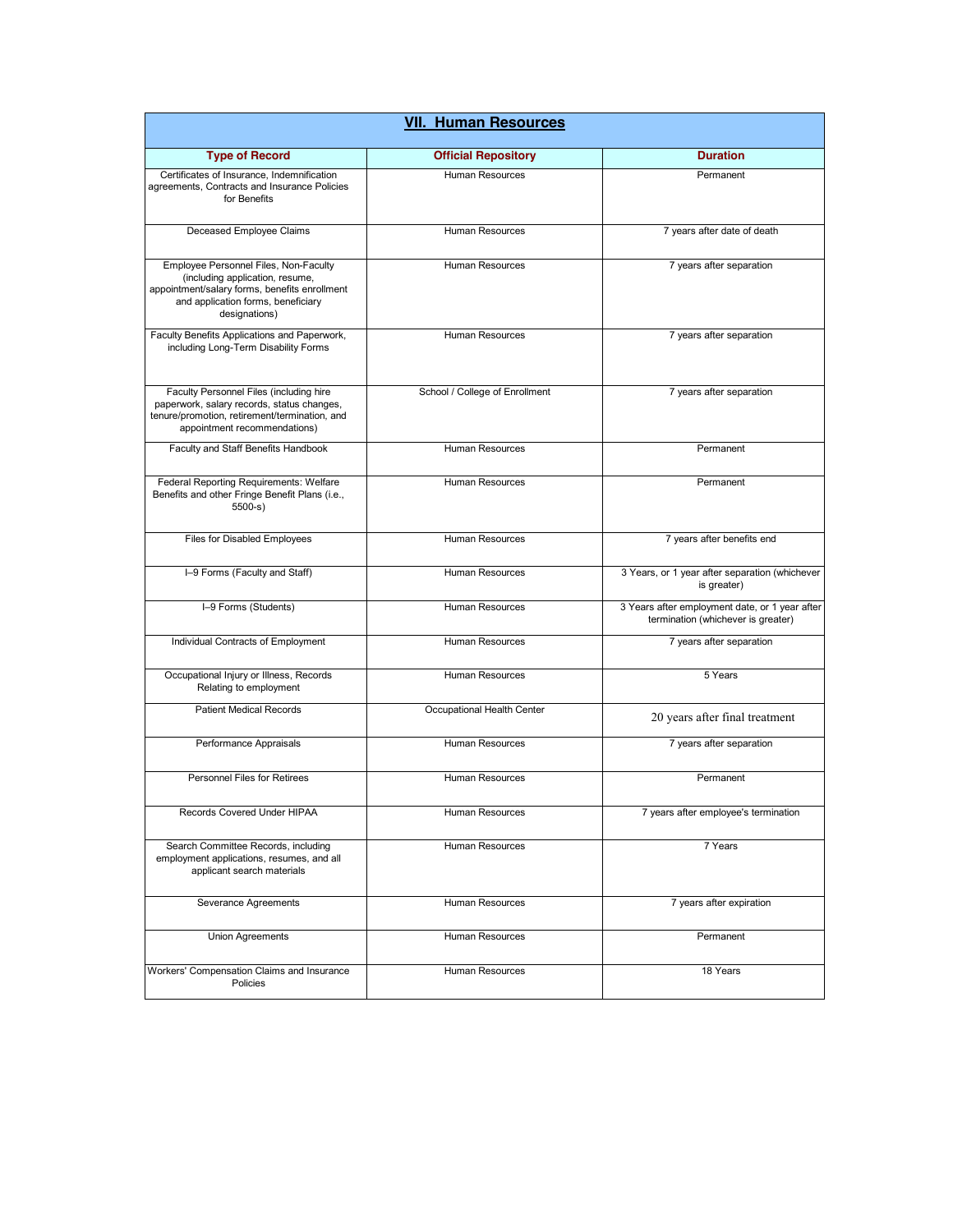| <b>Insurance</b>                                                                                 |                            |                           |
|--------------------------------------------------------------------------------------------------|----------------------------|---------------------------|
| <b>Type of Record</b>                                                                            | <b>Official Repository</b> | <b>Duration</b>           |
| Certificates of Insurance, Indemnification<br>Agreements, Hold Harmless Agreements,<br>Contracts | Office of Risk Management  | 7 years after expiration  |
| Insurance Policies (Liability, Property, and<br>Other Policies)                                  | Office of Risk Management  | Permanent                 |
| Incident Reports, Accident Reports                                                               | Office of Risk Management  | 7 years after report date |

| IX. Legal             |                               |                 |
|-----------------------|-------------------------------|-----------------|
| <b>Type of Record</b> | <b>Official Repository</b>    | <b>Duration</b> |
| <b>Consent Orders</b> | Office of the General Counsel | Permanent       |
| <b>Court Orders</b>   | Office of the General Counsel | Permanent       |
| Judgments             | Office of the General Counsel | Permanent       |
| Releases              | Office of the General Counsel | Permanent       |
| Settlements           | Office of the General Counsel | Permanent       |

| X. Medical Records             |                                                                   |                                |
|--------------------------------|-------------------------------------------------------------------|--------------------------------|
| <b>Type of Record</b>          | <b>Official Repository</b>                                        | <b>Duration</b>                |
| <b>Patient Medical Records</b> | All units, centers or other entities that provide<br>medical case | 20 years after final treatment |

| XI. Patent, Trademark and Copyright Records |                                                                             |                                   |
|---------------------------------------------|-----------------------------------------------------------------------------|-----------------------------------|
| <b>Type of Record</b>                       | <b>Official Repository</b>                                                  | <b>Duration</b>                   |
| Copyright and Trademark Registrations       | Office of the General Counsel or Office of<br><b>Technology Development</b> | Permanent                         |
| <b>Invention Assignment Forms</b>           | Office of Technology Development                                            | Permanent                         |
| <b>Licensing Agreements</b>                 | Office of Technology Development                                            | 7 Years after termination         |
| Original Patents and Related Work Papers    | Office of Technology Development                                            | Permanent                         |
| <b>Royalty Records</b>                      | Office of Technology Development                                            | Life of Patent or TM plus 7 years |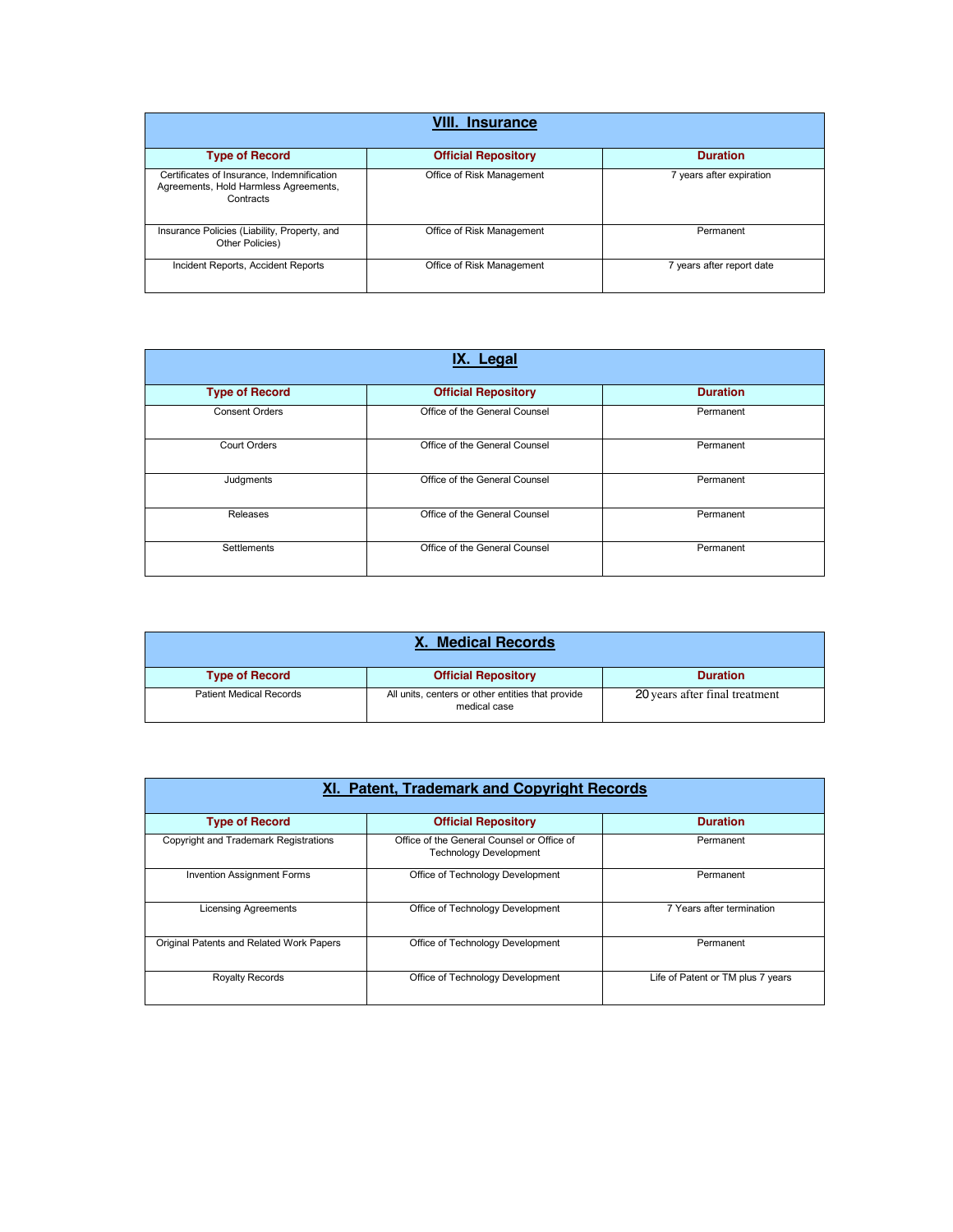| <b>XII. Payroll</b>                                                                     |                                                          |                               |
|-----------------------------------------------------------------------------------------|----------------------------------------------------------|-------------------------------|
| <b>Type of Record</b>                                                                   | <b>Official Repository</b>                               | <b>Duration</b>               |
| <b>Annual Payment Records</b>                                                           | University Payroll Office                                | Permanent                     |
| Information Returns filed with Federal and<br>State authorities (W-2, 941, 1042S, etc.) | University Payroll Office                                | 7 years                       |
| Payroll Deduction Authorization Forms (W4,<br>ACH, Bonds)                               | University Payroll Office                                | 5 years after employment ends |
| Payroll Vouchers                                                                        | University Payroll Office                                | 3 years                       |
| Record of Payments and Deductions (payroll<br>registers, deductions lists, adjustments) | University Payroll Office                                | 5 years                       |
| Time Cards, student                                                                     | Appropriate Department/Electronic, Student<br>Employment | 3 years after pay date        |
| Time Cards, non-student                                                                 | Appropriate Department                                   | 3 years                       |

| XIII. Public Safety; Environmental Health and Safety |                                 |                           |
|------------------------------------------------------|---------------------------------|---------------------------|
| <b>Type of Record</b>                                | <b>Official Repository</b>      | <b>Duration</b>           |
| <b>Accident Reports</b>                              | <b>University Police</b>        | 7 years after report date |
| Crime Reports                                        | University Police               | 7 years after report date |
| Daily Log                                            | <b>University Police</b>        | Permanent                 |
| <b>Property Damage Reports</b>                       | University Police               | 7 years after report date |
| Fume Hood Testing Records                            | Environmental Health and Safety | 3 Years                   |
| Hazardous Waste Disposal Manifests and<br>Reports    | Environmental Health and Safety | 3 Years                   |
| <b>Incident Records</b>                              | Environmental Health and Safety | 5 Years                   |
| Radiation Safety Training Records                    | Environmental Health and Safety | 3 Years                   |

| <b>XIV. Purchasing</b>                 |                              |                 |
|----------------------------------------|------------------------------|-----------------|
| <b>Type of Record</b>                  | <b>Official Repository</b>   | <b>Duration</b> |
| Purchase Orders, Contracts, Agreements | <b>Purchasing Department</b> | 7 vears         |